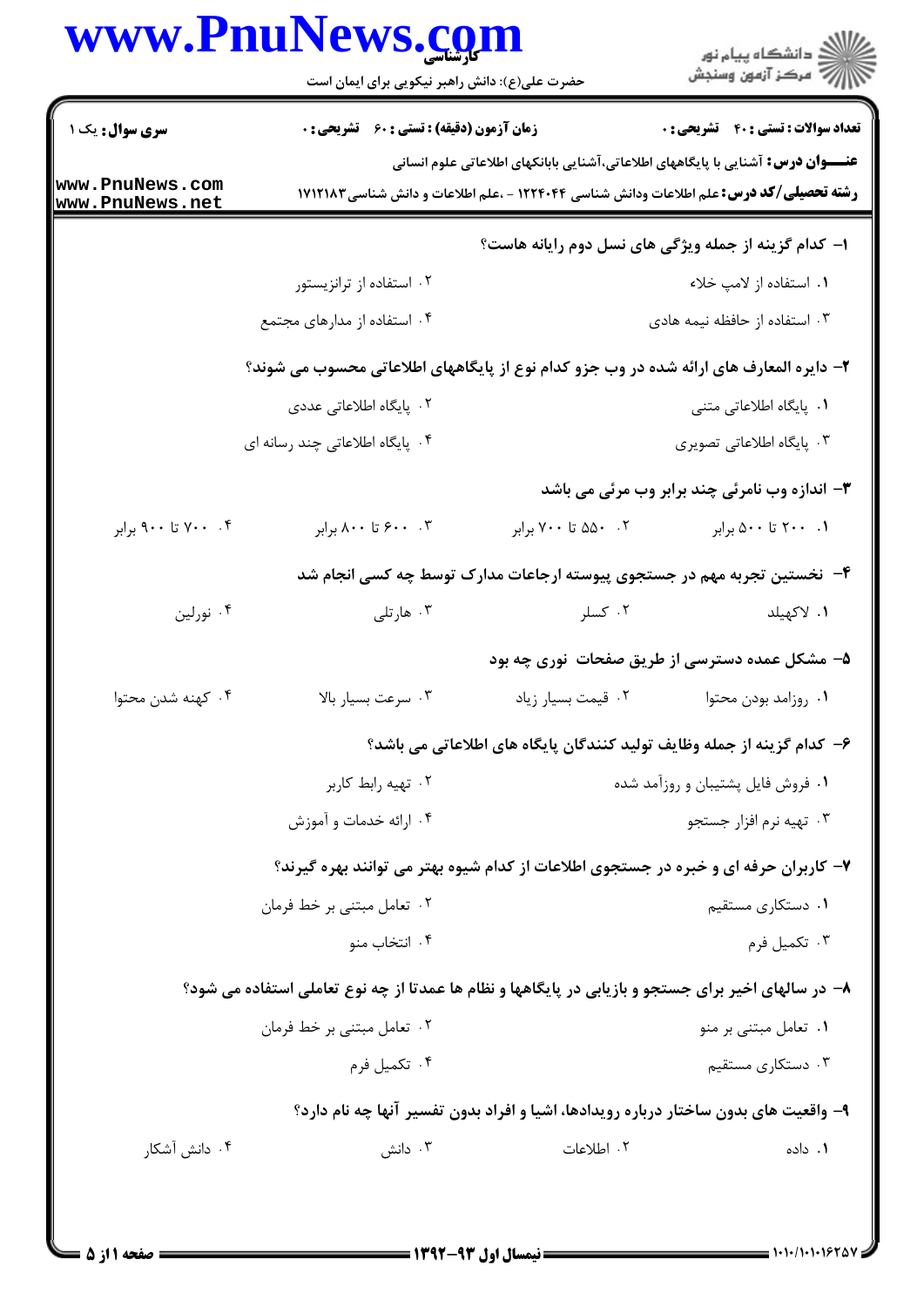|                                    | www.PnuNews.com<br>حضرت علی(ع): دانش راهبر نیکویی برای ایمان است                                                                                                                          |                                                                                  | ِ<br>∭ دانشڪاه پيام نور<br>∭ مرڪز آزمون وسنڊش     |  |
|------------------------------------|-------------------------------------------------------------------------------------------------------------------------------------------------------------------------------------------|----------------------------------------------------------------------------------|---------------------------------------------------|--|
| <b>سری سوال : ۱ یک</b>             | <b>زمان آزمون (دقیقه) : تستی : 60 ٪ تشریحی : 0</b>                                                                                                                                        |                                                                                  | <b>تعداد سوالات : تستي : 40 ٪ تشریحي : 0</b>      |  |
| www.PnuNews.com<br>www.PnuNews.net | <b>عنـــوان درس:</b> آشنایی با پایگاههای اطلاعاتی،آشنایی بابانکهای اطلاعاتی علوم انسانی<br><b>رشته تحصیلی/کد درس:</b> علم اطلاعات ودانش شناسی ۱۲۲۴۰۴۴ - ،علم اطلاعات و دانش شناسی ۱۷۱۲۱۸۳ |                                                                                  |                                                   |  |
|                                    | ∙ا− ″آیا اطلاعات تاثیر مورد لزوم را در مقصد دارد یا خیر ″کدام سطح از سطوح مشکل ارتباطی را نشان می دهد؟                                                                                    |                                                                                  |                                                   |  |
| ۰۴ سطح انتقال معنايي               | ۰۳ سطح فنی مهندسی                                                                                                                                                                         | ۰۲ سطح اثر بخشی                                                                  | ٠١ سطح معنايي                                     |  |
|                                    | 11- برنامه های فضایی و کنترل ترافیک هوایی در فرودگاهها جزو کدام نوع نظام های اطلاعاتی محسوب می شود؟                                                                                       |                                                                                  |                                                   |  |
|                                    | ۰۲ نظام ذخیره و بازیابی اطلاعات                                                                                                                                                           |                                                                                  | ۰۱ پردازش تراکنش                                  |  |
|                                    | ۰۴ نظام های فرمان و کنترل                                                                                                                                                                 |                                                                                  | ۰۳ کنترل فرایند                                   |  |
|                                    |                                                                                                                                                                                           | ۱۲- کدام گزینه از جمله ابزارهای جست و جوی بدون کنترل بر منابع محسوب می شود؟      |                                                   |  |
| ERIC .۴                            | Google .r                                                                                                                                                                                 | Ebsco.7                                                                          | All the web.                                      |  |
|                                    |                                                                                                                                                                                           |                                                                                  | ۱۳– کدام گزینه درباره شبکه نظیر به نظیر درست است؟ |  |
|                                    |                                                                                                                                                                                           | ۰۱ شبکه ای است که کاربران را در مناطق دور به هم متصل می سازد.                    |                                                   |  |
|                                    | ۲۰ شبکه ای است عمومی که با سرعت ۱۰۰ مگابایت در ثانیه عمل می کند.                                                                                                                          |                                                                                  |                                                   |  |
|                                    |                                                                                                                                                                                           | ۰۳ یک معماری شبکه است که نیاز به یک سرویس دهنده پرونده اختصاصی را از بین می برد. |                                                   |  |
|                                    |                                                                                                                                                                                           | ۰۴ شبکه ای است که کاربران را در فواصل کوتاه به هم متصل می سازد.                  |                                                   |  |
|                                    |                                                                                                                                                                                           | ۰۱۴ اصل موقعیت مرجع فیزیکی در شبکه های LAN مبین چه امری است؟                     |                                                   |  |
| ۰۴ یک رابطه جغرافیایی              | ۰۳ اقتصادی بودن                                                                                                                                                                           | ۰۲ در دسترس بودن                                                                 | ٠١ تصادفي بودن                                    |  |
|                                    | ۱۵– در کدام نوع همبندی یک هاب یا کانکتور وجود دارد و رایانه های دیگر به آن متصل هستند؟                                                                                                    |                                                                                  |                                                   |  |
| ۰۴ همبندی حلقه ای                  | ۰۳ همېندی خطی                                                                                                                                                                             | ۰۲ همبندی اتوبوسی                                                                | ۰۱ همبندی ستاره ای                                |  |
|                                    | ۱۶- برنامه ای رایانه ای که به رایانه ها اجازه می دهد اطلاعات اینترنتی در معرض دید کاربر قرار گیرد چه نام دارد؟                                                                            |                                                                                  |                                                   |  |
| ۰۴ پادکست                          | ۰۳ موتور جستجو                                                                                                                                                                            | ۰۲ مرورگر                                                                        | ۰۱ میزبان اینترنتی                                |  |
|                                    |                                                                                                                                                                                           | ۱۷- اولین مرورگری که به طور عمومی در اختیار عموم قرار گرفت چه نام دارد؟          |                                                   |  |
| ۰۴ موزائیک                         | ۰۳ نت اسکیپ                                                                                                                                                                               | ۰۲ اینترنت اکسپلورر                                                              | ۰۱ اپرا                                           |  |
|                                    | ۱۸– کدام منو در مرورگرها به کاربر این امکان را می دهد تا آدرس صفحات اینترنتی را که مشاهده کرده است، برای مراجعات                                                                          |                                                                                  | بعدي در خود ذخيره كند؟                            |  |
| Forward . F                        | Stop .r                                                                                                                                                                                   | Favorites .Y                                                                     | Refresh .                                         |  |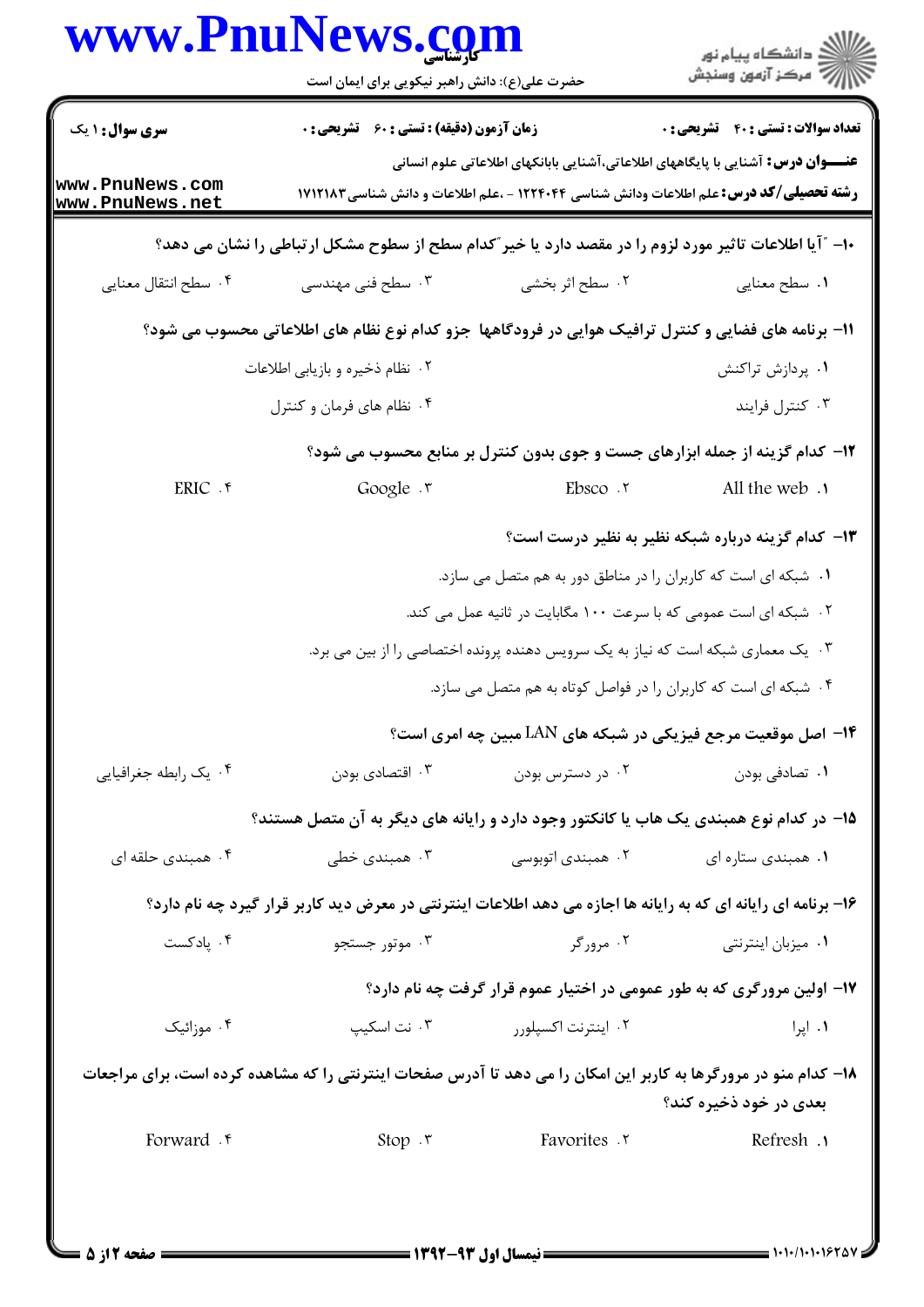|                                                                                                                                                                                                                                      | www.PnuNews.com<br>حضرت علی(ع): دانش راهبر نیکویی برای ایمان است                                                  |                                                                                                                                                                                           |                                               |
|--------------------------------------------------------------------------------------------------------------------------------------------------------------------------------------------------------------------------------------|-------------------------------------------------------------------------------------------------------------------|-------------------------------------------------------------------------------------------------------------------------------------------------------------------------------------------|-----------------------------------------------|
| <b>سری سوال :</b> ۱ یک                                                                                                                                                                                                               | <b>زمان آزمون (دقیقه) : تستی : 60 ٪ تشریحی : 0</b>                                                                |                                                                                                                                                                                           | <b>تعداد سوالات : تستی : 40 قشریحی : 0</b>    |
| www.PnuNews.com<br>www.PnuNews.net                                                                                                                                                                                                   |                                                                                                                   | <b>عنـــوان درس:</b> آشنایی با پایگاههای اطلاعاتی،آشنایی بابانکهای اطلاعاتی علوم انسانی<br><b>رشته تحصیلی/کد درس:</b> علم اطلاعات ودانش شناسی ۱۲۲۴۰۴۴ - ،علم اطلاعات و دانش شناسی ۱۷۱۲۱۸۳ |                                               |
|                                                                                                                                                                                                                                      |                                                                                                                   |                                                                                                                                                                                           | ۱۹- کدام توضیح درباره پروتکل TCP/IP صحیح است؟ |
|                                                                                                                                                                                                                                      | ۰۲ پروتکل اینترنتی می باشد.                                                                                       | ٠١ تركيب پروتكل اينترنتي به همراه پروتكل انتقال است.                                                                                                                                      |                                               |
|                                                                                                                                                                                                                                      | ۰۴ پروتکل مسیریابی پویا می باشد.                                                                                  |                                                                                                                                                                                           | ۰۳ پروتکل انتقال فایل می باشد.                |
|                                                                                                                                                                                                                                      |                                                                                                                   | ۲۰- کدام ابزار برای دسترسی افراد معلول و با بینایی کم به وب مناسب می باشد؟                                                                                                                |                                               |
| ۰۴ میزبا اینترنتی                                                                                                                                                                                                                    | ۰۳ پادکست                                                                                                         | ۲. وبلاگ                                                                                                                                                                                  | ٠١ وب سايت                                    |
| ۲۱– در فرایند جستجوی اطلاعات در وب، با جستجوی دو کلید واژه ″رایانه″ و ″نرم افزار″ تمام مدارکی بازیابی شده است که فقط<br>هر دو کلمه "نرم افزار ؒ و ″ رایانه ؒ در آنها وجود دارد. در این حالت از کدام عملگر منطقی بول استفاده شده است؟ |                                                                                                                   |                                                                                                                                                                                           |                                               |
| $XOR$ . $\mathfrak{f}$                                                                                                                                                                                                               | $Not.$ $\mathsf{r}$                                                                                               | $OR \tcdot Y$                                                                                                                                                                             | ۱. And                                        |
|                                                                                                                                                                                                                                      | ۲۲- برای انجام کدام نوع جستجو، باید کلید واژه ها را در نظمی دلخواه در داخل گیومه قرار داد؟                        |                                                                                                                                                                                           |                                               |
| ۰۴ جستجوی ساده                                                                                                                                                                                                                       | ۰۳ جستجوی مجاورتی                                                                                                 | ۰۲ جستجوی عبارتی                                                                                                                                                                          | ٠١ جستجوي ميداني                              |
|                                                                                                                                                                                                                                      | ۲۳– کدام فرد برای اولین بار ایده تولید اطلاعات علمی با استفاده از روش جستجوی استنادی را معرفی کرد؟                |                                                                                                                                                                                           |                                               |
| ۰۴ تیم برنزلی                                                                                                                                                                                                                        | ۰۳ يوجين گارفيلد                                                                                                  | ۰۲ بورمن                                                                                                                                                                                  | ۰۱ شانون                                      |
|                                                                                                                                                                                                                                      |                                                                                                                   | ۲۴− مجموعه Science Direct (ساینس دایرکت) توسط کدام ناشر جهانی ایجاد شد؟                                                                                                                   |                                               |
| ۰۴ تامسون                                                                                                                                                                                                                            | ۰۳ ابسکو                                                                                                          | ۰۲ دیالوگ                                                                                                                                                                                 | ٠١ الزوير ساينس                               |
|                                                                                                                                                                                                                                      | ۲۵– کدام ناشر از جمله ناشران عمده دانشگاهی و انگلیسی زبان در زمینه متون مدیریت و علم اطلاع رسانی است؟             |                                                                                                                                                                                           |                                               |
| Emerald . ۴                                                                                                                                                                                                                          | Factiva .r                                                                                                        | Scoups Info .Y                                                                                                                                                                            | Dialog .                                      |
|                                                                                                                                                                                                                                      | ۲۶– کدام میزبان دسترسی به مواد به زبان فرانسه را در زمینه های علوم و فنون فراهم می کند؟                           |                                                                                                                                                                                           |                                               |
| ۰۴ اینجنتا کانکت                                                                                                                                                                                                                     | ۰۳ کواستل اربیت                                                                                                   | ۰۲ پاراتکست                                                                                                                                                                               | ۰۱ ا.سی.ال.سی                                 |
|                                                                                                                                                                                                                                      | <b>۲۷-</b> netlibrary که شامل هزاران جلد کتاب علمی - مرجع و داستانی و غیر داستانی در قالب های مختلف است توسط کدام |                                                                                                                                                                                           | میزبان ایجاد شده است؟                         |
| ۰۴ ديالوگ                                                                                                                                                                                                                            | ۰۳ اسی.ال.سی                                                                                                      | ۰۲ پاراتکست                                                                                                                                                                               | ۰۱ ساینس دایرکت                               |
|                                                                                                                                                                                                                                      |                                                                                                                   | ۲۸- قدیمی ترین و بزرگترین مجموعه منفرد کتابهای الکترونیکی رایگان چه نام دارد؟                                                                                                             |                                               |
|                                                                                                                                                                                                                                      | ۰۲ كتابخانه الكترونيكي Questia                                                                                    |                                                                                                                                                                                           | 1. كتابخانه الكترونيكي ebrary                 |
|                                                                                                                                                                                                                                      | ۰۴ كتابخانه الكترونيكي گوتنبرگ                                                                                    |                                                                                                                                                                                           | ۰۳ کتابخانه ملی کشاورزی آمریکا                |
|                                                                                                                                                                                                                                      |                                                                                                                   |                                                                                                                                                                                           |                                               |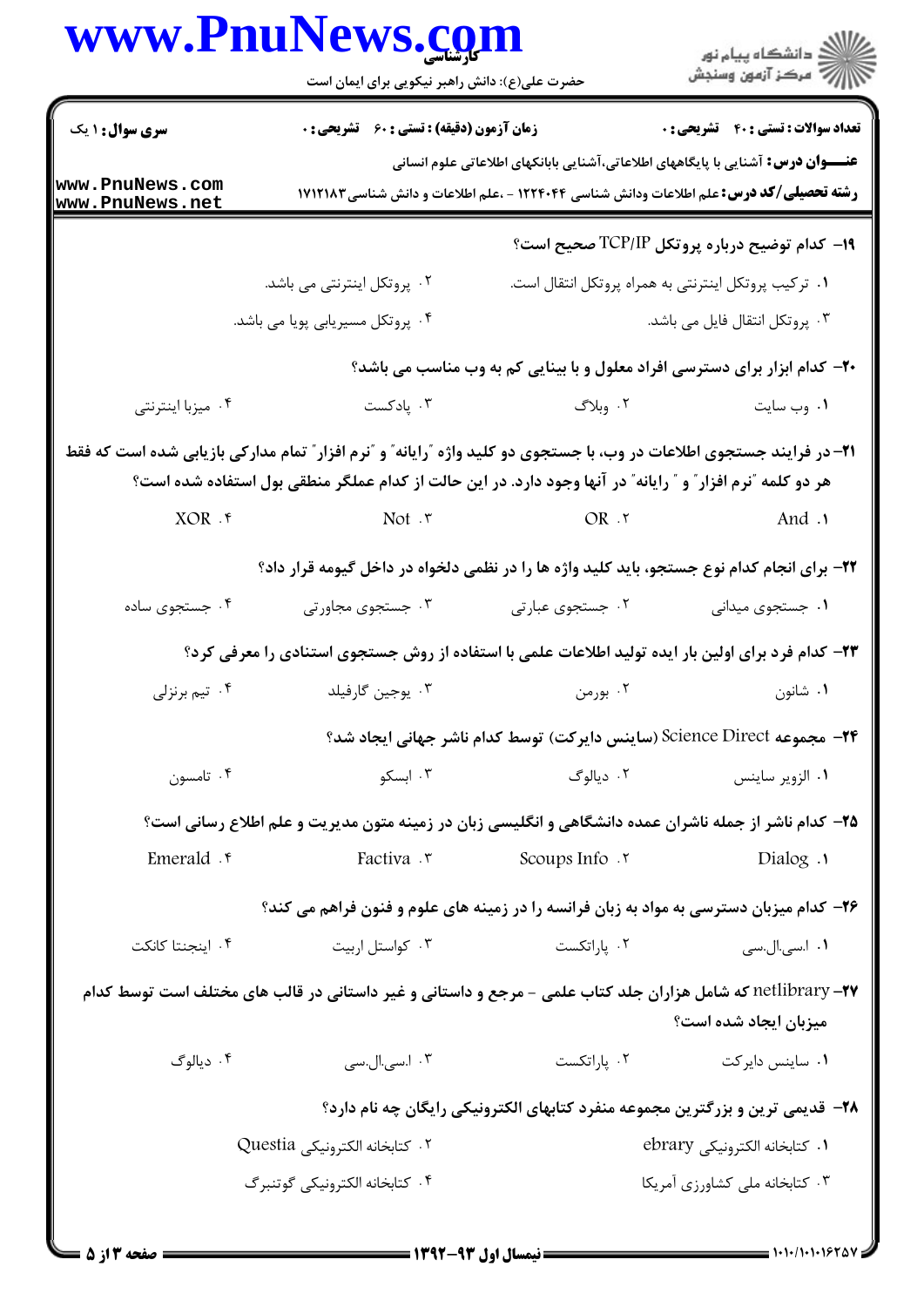| www.PnuNews.com                    | حضرت علی(ع): دانش راهبر نیکویی برای ایمان است                                                                   |                                                                                                | ڪ دانشڪاه پيام نور<br>پ <sup>ر</sup> مرڪز آزمون وسنڊش |
|------------------------------------|-----------------------------------------------------------------------------------------------------------------|------------------------------------------------------------------------------------------------|-------------------------------------------------------|
| <b>سری سوال :</b> ۱ یک             | <b>زمان آزمون (دقیقه) : تستی : 60 ٪ تشریحی : 0</b>                                                              |                                                                                                | <b>تعداد سوالات : تستی : ۴۰ ٪ تشریحی : 0</b>          |
|                                    |                                                                                                                 | <b>عنــــوان درس:</b> آشنایی با پایگاههای اطلاعاتی،آشنایی بابانکهای اطلاعاتی علوم انسانی       |                                                       |
| www.PnuNews.com<br>www.PnuNews.net |                                                                                                                 | <b>رشته تحصیلی/کد درس:</b> علم اطلاعات ودانش شناسی ۱۲۲۴۰۴۴ - ،علم اطلاعات و دانش شناسی ۱۷۱۲۱۸۳ |                                                       |
|                                    |                                                                                                                 |                                                                                                | ٢٩- حوزه موضوعي پايگاه اگريكولا چيست؟                 |
| ۰۴ شیمی                            | ۰۳ فیزیک                                                                                                        | ۰۲ کشاورزی                                                                                     | ٠١. علم نجوم                                          |
|                                    | ۳۰– پایگاه نمایه ملی ایران (نما) که شامل فهرست مقالات فرهنگی است، توسط کدام سازمان ایجاد شد؟                    |                                                                                                |                                                       |
|                                    | ۰۲ مرکز اطلاعات و مدارک علمی ایران                                                                              |                                                                                                | ٠١ كتابخانه منطقه اى علوم و تكنولوژى                  |
|                                    | ۰۴ کتابخانه ملی ایران                                                                                           |                                                                                                | ۰۳ نهاد کتابخانه های عمومی                            |
|                                    | ۳۱- کدام ابزار جستجو به نمایه سازی اینترنتی نمی پردازد و در واقع از خود نمایه ای ندارد؟                         |                                                                                                |                                                       |
| ۰۴ ابر موتور جستجو                 | ۰۳ راهنمای موضوعی                                                                                               | ۰۲ موتور جستجو                                                                                 | ۰۱ دایرکتوری                                          |
|                                    |                                                                                                                 | ۳۲- کدام گزینه درباره موتورهای راهنما صحیح می باشد                                             |                                                       |
|                                    |                                                                                                                 | ۰۱ موتورهای راهنما منابع کمتری را در مقایسه با موتورهای جستجو پوشش می دهند                     |                                                       |
|                                    |                                                                                                                 | ۲۰ موتورهای راهنما منابع بیشتری را در مقایسه با موتورهای جستجو پوشش می دهند.                   |                                                       |
|                                    |                                                                                                                 | ۰۳ موتورهای راهنما منابع انتخابی را رتبه بندی و تفسیر نمی کنند                                 |                                                       |
|                                    |                                                                                                                 |                                                                                                | ۰۴ موتورهای راهنما روزآمد سازی منظم دارند.            |
|                                    |                                                                                                                 | ٣٣- كدام گزينه از جمله ويژگي اپن اكسس ها به شمار مي آيد؟                                       |                                                       |
|                                    | ٠٢ رايگان بودن                                                                                                  |                                                                                                | ۰۱ نا پيوسته بودن                                     |
|                                    | ۰۴ استفاده از آن دارای هزینه زیاد می باشد                                                                       |                                                                                                | ۰۳ داوری نمی شوند                                     |
|                                    |                                                                                                                 | ۳۴- کدام گزینه، موتور راهنمای تخصصی در حوزه ریاضیات می باشد؟                                   |                                                       |
| ۰۴ فیز نت                          | ۰۳ مت گاید                                                                                                      | ۰۲ کم دکس                                                                                      | ۰۱ کم وب                                              |
|                                    |                                                                                                                 | ۳۵- سایت تخصصی کانسالتانت در چه حوزه موضوعی می باشد؟                                           |                                                       |
| ۰۴ کشاورزی                         | ۰۳ زمین شناسی                                                                                                   | ۰۲ فیزیک                                                                                       | ۰۱ دامپزشکی                                           |
|                                    | ۳۶- کدام سایت تخصصی مدارک مربوط به علم اطلاع رسانی را به صورت خلاصه کنفرانس و متن کامل مقالات در اختیار کاربران |                                                                                                |                                                       |
|                                    |                                                                                                                 |                                                                                                | قرار می دهد؟                                          |
| ۰۴ ام دی چویس                      | ۰۳ سرج استوریچ                                                                                                  | ۰۲ دوایس                                                                                       | ۰۱ آثنوس                                              |
|                                    |                                                                                                                 | ۳۷- کدام پسوند آدرس شبکه برای موسسات غیر انتفاعی به کار می رود؟                                |                                                       |
| info .۴                            | $org \cdot r$                                                                                                   | $Gov \cdot Y$                                                                                  | edu.                                                  |

1.1.1.1.19201